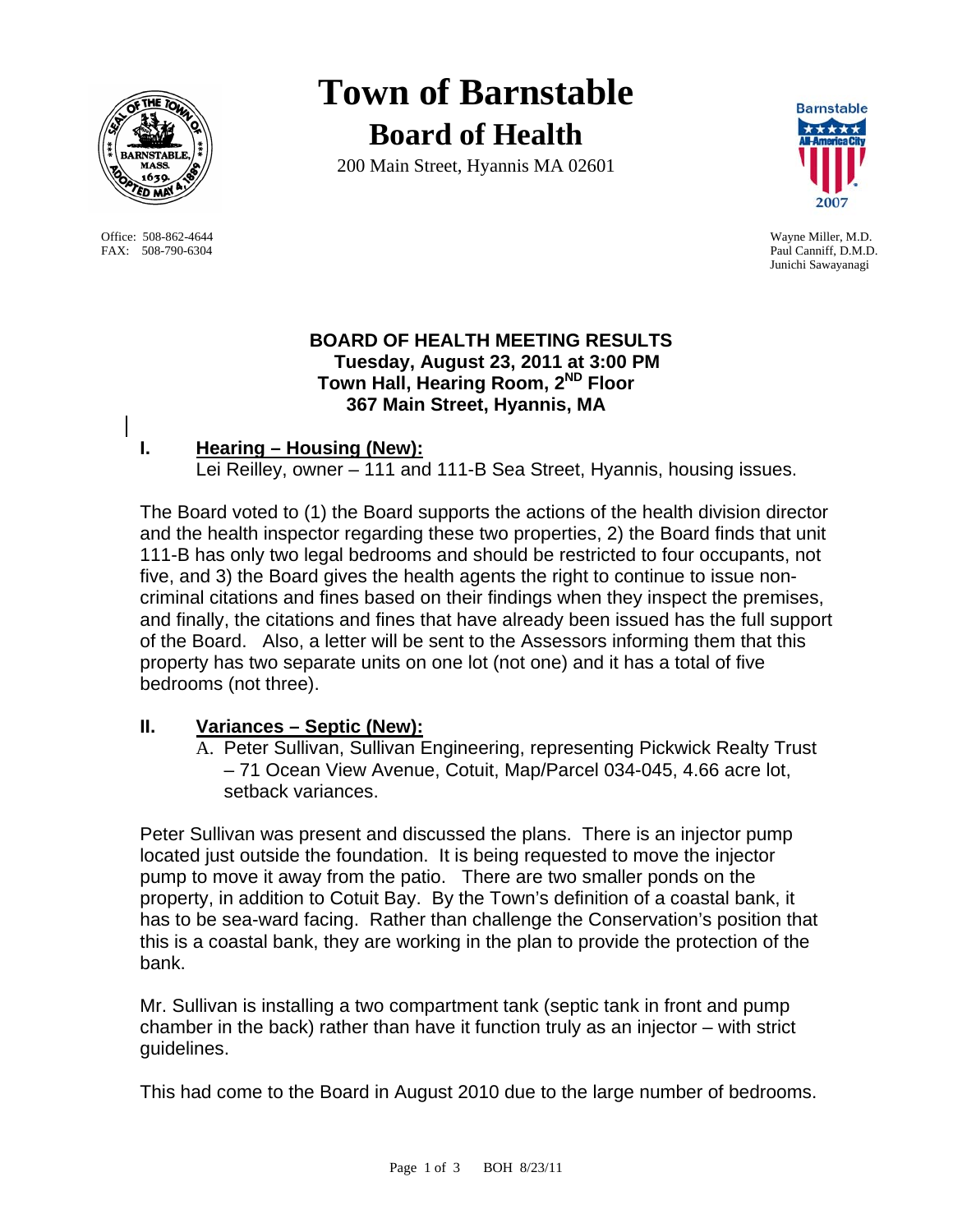The Barnstable Board of Health is four times as strict as the State requirements for a coastal setback for a tank. The Board had voted to keep their definition of the setback as the State one (and not Conservation's), so Dr. Miller questioned whether a variance was even necessary. Mr. Sullivan preferred the Board do a formal vote on it as a variance to keep everything smooth.

The Board voted to approve the plan with the condition that the seam is sealed on the tank.

B. Darren Meyer representing Estate of Marion Hanaghan – 171 Riverview Lane, Centerville, Map/Parcel 190-143, 0.48 acre lot, multiple variances.

The property is a three bedroom dwelling.

Adjusted ground water is 6.09 feet below the bottom of what they propose for leaching. The staff agrees that this plan was designed for maximum feasible compliance and has no issues with the plan. Dr. Miller asked if the staff was concerned with the integrity of the structural foundation. Darren did look at options but the problem would be that they would then have to get into the stonework of the foundation and did not want to cause an issue with the integrity of the wall. There will be no load up against the wall. The Board would rather have the liner moved closer to the leaching and keep it further from the foundation. Mr. Meyer said he would do that.

The Board voted to approve with the following conditions 1) due to the environmental variances, a three bedroom deed restriction will be recorded at the Registry of Deeds, and 2) a proper copy of the deed restriction will be submitted to the Health Division.

#### **III. Variance – Food (New):**

A. Sonny Patel, owner of Duck Inn Pub – 477 Main Street, Hyannis, Map/Parcel 308-081-001, toilet facility variance - to operate with three toilets facility, in lieu of four.

The Board voted to approve a toilet facility variance and with no more than the previously approved 81 seats with the previous owners.

#### **IV. Old / New Business:**

Toilet facilities – Junichi Sawayanagi gave progress report of meeting with our Plumbing Inspector regarding State code count.

#### **V. Septic Installers (New):**

A. Greg Jones, Sagamore Beach, MA

The Board voted to approve the septic license of Greg Jones.